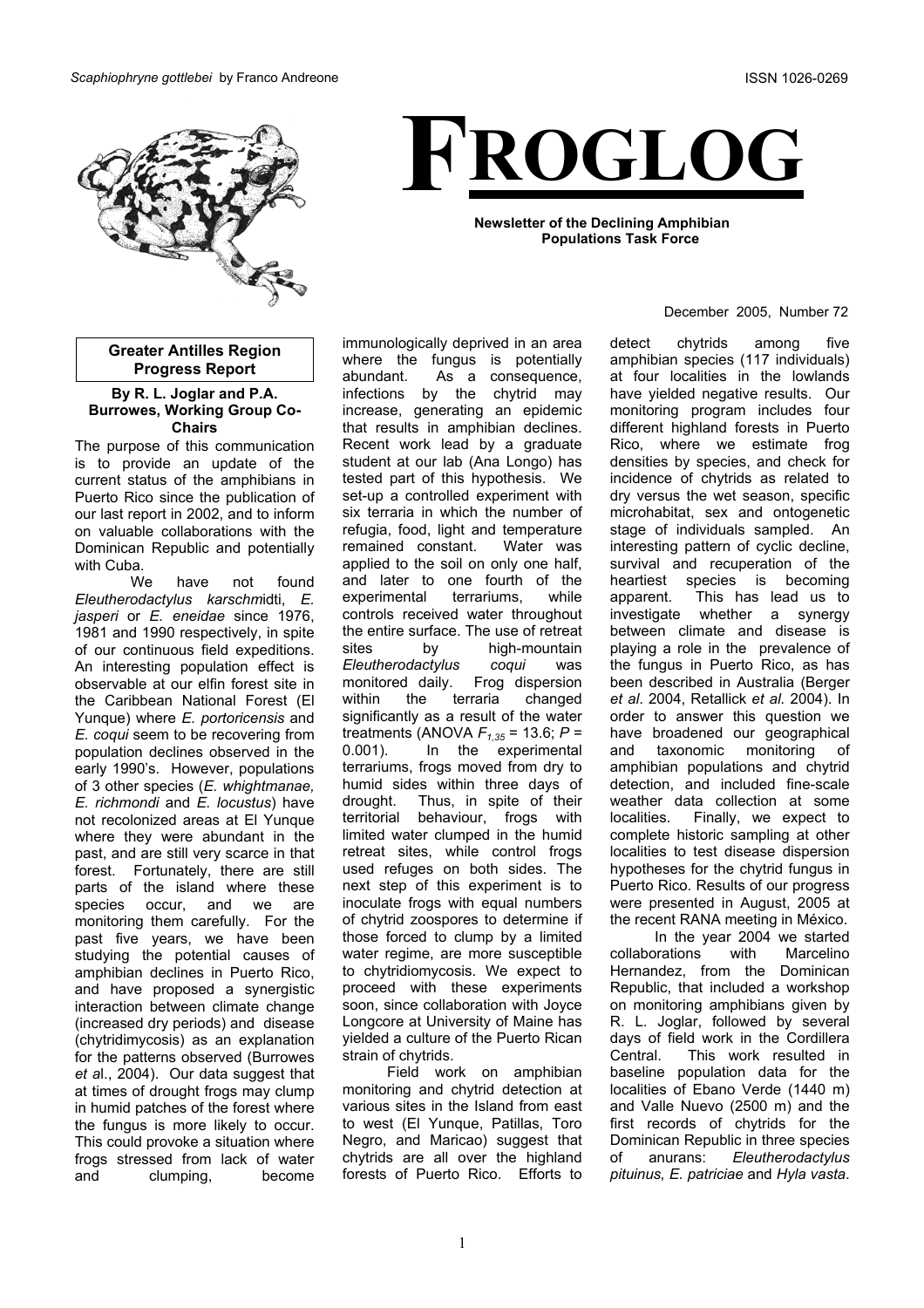Luis M. Diaz from Cuba, participated in this training activity and we hope to develop similar collaborations in the near future.

## *References*

Berger, L., R. Speare, H. B. Hines, G. Marantelli, A. D. Hyatt, K.R. McDonald, L.F. Skerratt, V. Olsen, J. M. Clarke, G. Gillespie, M. Mahony, N. Sheppard, C. Williams and M. J. Tyler. 2004, Effect of season and temperature on mortality in amphibians due to chytridiomycosis. Australian Veterinary Journal **82**(7):434-439. Burrowes, P. A., R. L. Joglar, and D.

E. Green. 2004. Potential causes for amphibian declines in Puerto Rico. Herpetologica **60**: 141–154.

Retallik, R.W.R., H. McCallum, and R. Speare. 2004. Endemic infection of the amphibian chytrid fungus in a frog community post-decline. Plos Biology **2**(11):1–7.

**Good news for three critically endangered and traded frogs from Madagascar**



**By Franco Andreone, V. Mercurio, F. Mattioli, and T. J. Razafindrabe** 

The ongoing project to study the critically endangered (CR) and endangered (EN) species of Madagascan frogs has revealed some novel and unexpected aspects of their distribution and life history (e.g., Andreone & Randrianirina, 2003; Andreone *et al*., 2005 *b*). The rationale behind our work is that a species cannot be adequately protected without analysing thoroughly its adult and larval biology, and without knowing the full extent of its distribution.

The results of the *Global Amphibians Assessment* (GAA) and the *Amphibian Conservation Action Plan* (ACAP), held recently in Washington DC, emphasise the importance of this issue (Andreone *et al*., 2005 *a*). For the 220 Malagasy amphibian species evaluated in the GAA, 9 are CR, 21 are EN, and 25 are Vulnerable. This gives a total of 55 threatened species (25% of the total). However, the real situation may well prove to be worse than this, because many of the 44 species listed as Data Deficient (DD) might eventually prove to be threatened. Furthermore, the results of our research concerning abundance have highlighted how deficient the true extent of our knowledge may be for the already categorised species.

Among the CR amphibians some attractive colourful species are (or have been) exploited by the pet trade, and are included in CITES Appendix II (Andreone *et al*., 2005 *a*). In some cases the number of specimens exported per year was high, causing alarm in the conservation world. The present study was therefore started within a project financed by *Conservation International* and by the *DAPTF Rapid Response Fund* to assess quickly the impact of trade on the status of these amphibians, especially when combined with habitat loss. Data compiled from the UNEP/WCMC CITES database (on 18/10/2005) reveals that the exportation of *Mantella expectata* reached a peak in 2002 (up to 1390 individuals), *M viridis* in 2003 (2040 animals), and *Scaphiophryne gottlebei* in 2003 (980 individuals).

*Mantella expectata* and *Scaphiophryne gottlebei* are unique amphibians, apparently endemic to the Isalo Massif of south-central Madagascar, records for Morondava and Mandena probably being erroneous. Despite the very high demand for specimens, virtually nothing was known about their biology and life history. Although *S. gottlebei* was exported in high numbers, due to its striking white, red, green and black back coloration, a search on the internet and of terrarium journals revealed no evidence of successful captive breeding*.* We must therefore conclude that all the exported individuals have been lost, and that captive breeding has not yet been achieved. The available data depicted a distribution limited to a single or a few localities, which obviously suggested a threatening situation. Our research confirmed that both these species are restricted to habitats inside and near the narrow and wet canyons typical of the area. In particular, *M. expectata* occurs in ephemeral and

temporary pools in open, sunexposed sites, while *S. gottlebei* is more restricted, occurring only inside the canyons and caves.

A few populations of *Mantella expectata* and *S. gottlebei* were first discovered around the Ilakaka or "Saphire", a village which grew rapidly and chaotically after the discovery of sapphires in the area. In January-February 2004 we started our survey there in order to locate and visit the sites where the specimens were collected for the pet trade and for exportation. After visiting the previously known sites, we also surveyed the narrow canyons in the area with the result that many new populations were found around the Ilakaka and Ranohira villages, as well as inside the Isalo National Park. During November-December 2004 we continued our research to include the Isalo Massif and within the Isalo National Park, intensifying our efforts to visit many canyons and other potentially suitable sites.

One of the most interesting results, in the context of distribution and conservation, was the large number of sites where the presence of *Mantella expectata* was confirmed*.* Of a total 49 sites visited on the Isalo Massif, 39 (77%) contained *M. expectata*. Furthermore, four other sites contained *M. betsileo*, a newly discovered species for the area, and 17 sites (46%) by animals which show chromatic traits intermediate between *M. betsileo* and *M. expectata*. It is crucial that we determine if these are hybrids between the two parental species. To resolve this issue future molecular analysis is urgently needed to establish conservation priorities.

Other encouraging results include the apparent abundance of *M. expectata*. In the inspected sites abundance was generally high with many animals active and easy to see, especially during the infrequent rainfall periods. For example, at one site (Zahavola) a mark-recapture study revealed around 300 animals in a100m linear transect.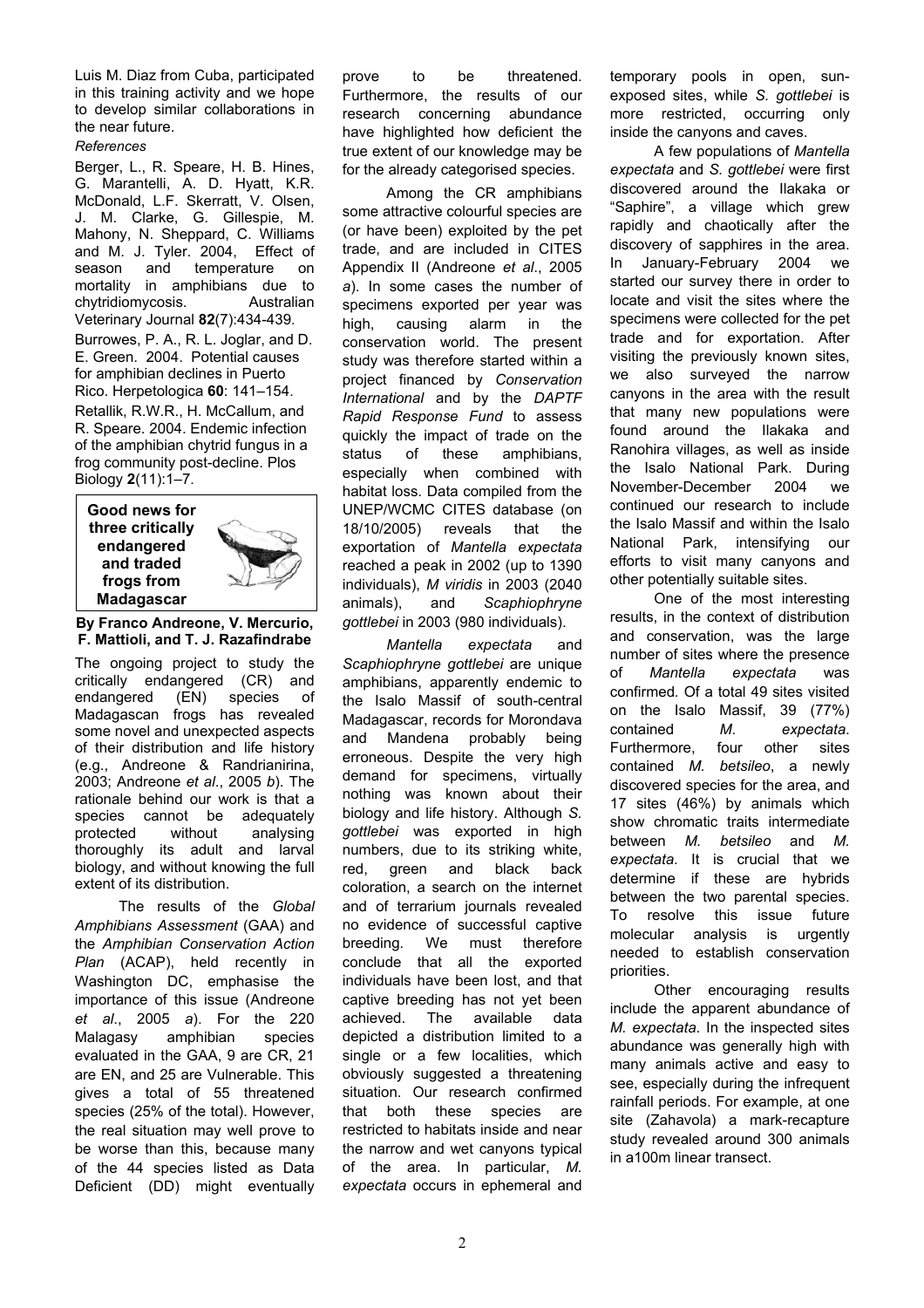The situation was quite different for *S. gottlebei*, for which we were unable to find many populations. Of the 49 sites, this species was confirmed at only 19 (c. 40%). This was probably due to the fact that this microhylid species is mainly nocturnal, usually voiceless and with very secretive habits. We suspect that it is much more widespread than we observed, but is simply difficult to detect. Moreover, at most sites it was confirmed only on the basis of its tadpole, an indication of how difficult the adults are to find. The species is apparently restricted to the northern portion of the Isalo Massif, but this needs to be confirmed. Despite the fact that our study was carried out during two periods, covering almost all of the rainy period at Isalo (from November to January) we were able to witness breeding behaviour on only one occasion (Andreone *et al*., 2005 *c*). Consequently it was not possible to conduct a population study and we have gathered only limited data on population stability. With the exception of habitat preference, call and larval habits (Mercurio & Andreone, 2005) the life history of *S. gottlebei* remains enigmatic and further studies are required.

The overall situation of *M. viridis* from the extreme north of Madagascar appeared similar to that for *M. expectata,* taking into account that both belong to the *M. betsileo* group and that both live in arid or semi-arid environments. According to our observations at Antongombato and other sites, *M. viridis* shows considerable ecological plasticity, occurring both in ephemeral ponds and along streams as well as in drains in streets. Population stability was very variable from one site to another, with population density higher in mango plantations crossed by irrigation ditches. We roughly estimated the presence of at least 150 individuals along a 15 x 5 m transect. Our research also detected many new populations within previously-recorded regions, such as Antongombato and Montagne des Français, as well as

Antsahampano, Andranotsymaty, Mahavavona and Andoajampona regions. A population discovered within the Montagne d'Ambre National Park (Andranobaribe) is the only one detected so far within a protected area. For *M. viridis* we also found individuals that showed intermediate coloration with *M. betsileo*: these may be hybrids. Of 42 sites visited, 32 (76%) contained *M. viridis;* 10 (31%) contain *M. betsileo* or intermediate morphs.

Our survey work has thus revealed that, although the three studied species still have quite a restricted area (Isalo Massif for *M. expectata* and *S. gottlebei*, and Antambombato, Montagne des Français, Montagne d'Ambre for *M. viridis*) local abundance is apparently very high. In view of the fact that these species have a short life span (1-2 years for all the three species according to preliminary skeletochronological data: Andreone *et al*., 2005 *b*), it appears that the total population number may be exceptionally high, and that collecting for the pet trade could be conducted in a sustainable way.

*Acknowledgements***:** This research was supported by funds from the Nando Peretti Foundation. Conservation International, the DAPTF, National Amphibian Conservation Center. Istituto Oikos facilitated our field activities. Companionship in the field was provided by G. Aprea, and J. E. Randrianirina. At Isalo we were kindly assisted by Jean Hervé Bakarizafy and local guides.

*For further information please contact*: Franco Andreone at: *f.andreone@libero.it*; Vincenzo

Mercurio; v*incenzomercurio@gmx.de;* Fabio Mattioli;

*Fabio.mattioli@acquariodigenova.it* or Tockihery J. Razafindrabe; *tokyraz@yahoo.fr* 

## *References*

Andreone F., Cadle J. E., Cox N., Glaw F., Nussbaum R. A., Raxworthy C. J., Stuart S. N., Vallan D. & Vences M., 2005 a. Species review of amphibian extinction risks in Madagascar: conclusions from the Global Amphibian Assessment. *Conservation Biology* (*in press*).

Andreone F. Guarino F. M., Mattioli F. & Mercurio V., 2005 b.

Threatened and traded frogs of Madagascar: novel natural history and distribution traits for the conservation of *Mantella cowani, M. expectata, M. viridis* and *Scaphiophryne gottlebei*. *13th OGM of the SEH. Programme and Abstract*: 24-25.

Andreone F., Mattioli F. & Mercurio V., 2005 c. The call of *Scaphiophryne gottlebei*, a microhylid frog from the Isalo Massif. South-central Madagascar. *Current Herpetology*, 24 (**1**): 33-35.

Andreone F. & Randrianirina J. E., 2003. It's not carnival for the harlequin mantella! Urgent actions needed to conserve *Mantella cowani,* an endangered frog from the high plateau of Madagascar. *Froglog*, **59**: 1-2.

Mercurio V. & Andreone F., 2005. The tadpoles of *Scaphiophryne gottlebei* (Microhylidae, Scaphiophryninae) and *Mantella expectata* (Mantellidae, Mantellinae) from Isalo Massif, central-southern Madagascar. *Alytes* (*in press*).



### **By: Dan Cogălniceanu and Tibor Hartel**

The impact of global climate changes on amphibians is poorly understood and documented (Collins & Storfer, 2003). The most vulnerable to climate changes are populations close to the altitudinal and latitudinal limits of their range. *Rana temporaria* is widespread through most parts of Europe, reaching higher altitudes and latitudes than any other amphibian species. It winters both on land and in water and starts reproduction at low temperatures, shortly after icemelt.

Retezat National Park, located in the western part of Romania, is the oldest national park, having been legally established in 1935. The park has an area of 38,047 ha of which 1,630 ha are strictly protected and covered by one of the largest single areas of pristine mixed forest in Europe. The universal value of the park was recognized by the UNESCO Man and Biosphere Program in 1979,